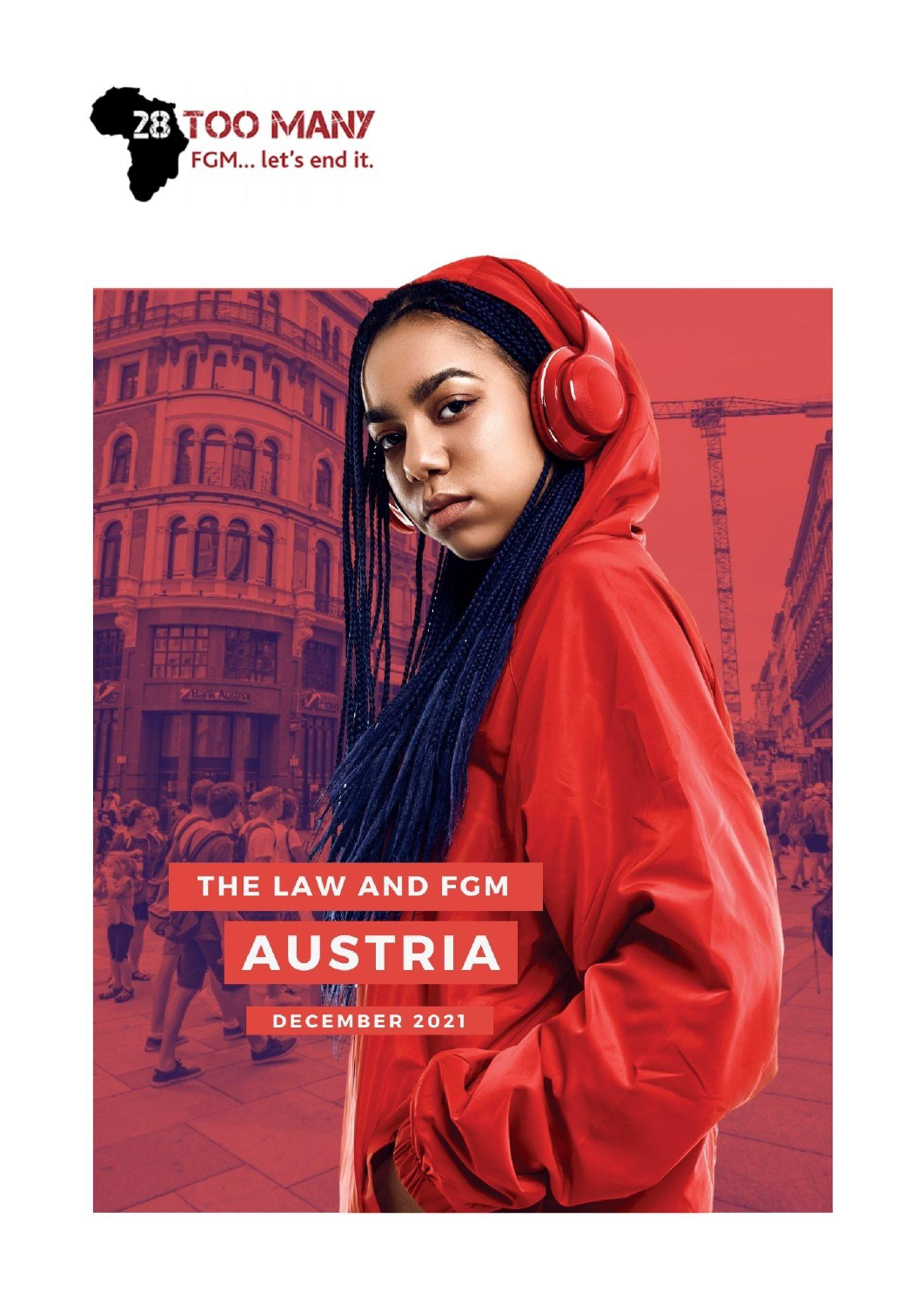# **National Legal Framework**

### **Overview of National Legal Framework in Austria**

#### *National legislation:*

| X | Specific law/provision criminalising FGM                                                                |
|---|---------------------------------------------------------------------------------------------------------|
| X | Provides a definition of FGM                                                                            |
|   | Criminalises the performance of FGM                                                                     |
|   | Criminalises the procurement, arrangement and/or assistance of acts of FGM                              |
|   | Obligation for medical and certain other professionals to report incidents of FGM to the<br>authorities |
|   | Criminalises the participation of medical professionals in acts of FGM                                  |
|   | Extraterritorial application regardless of double criminality                                           |

### **Introduction**

Austria is a country in central Europe with an estimated population of nine million.<sup>1</sup> Austria is a federal republic with a parliamentary democracy. It has a civil-law legal system.

### **FGM Prevalence**

There is no representative or recent data available on the prevalence of female genital mutilation (*FGM*) in Austria. In 2000, a qualitative study was conducted by the African Women's Organization of 252 migrant women (from Burkina Faso, Somalia, Sudan, Ethiopia, Egypt, Kenya, Nigeria, Mali, Senegal, Ghana and Sierra Leone). The study concluded that 88 (35%) of the women had been subjected to FGM and estimated that approximately 8,000 women and girls with FGM were living in Austria at the time.<sup>2</sup>

The European Institute for Gender Equality has estimated that, currently, 735 to 1,083 girls up to the age of 18 are at risk of undergoing FGM. The girls mostly originate from Egypt and Somalia, but smaller groups originate from Ethiopia, Guinea, Iraq, Nigeria and Sudan.<sup>3</sup>

### **National Legal Framework**

### **General Law**

There is no specific FGM law in Austria. FGM has been criminalised through general law as 'bodily injury or an impairment of one's health', under **Article 83(1) of the Criminal Code of the Republic of Austria (1974, amended 2019)** (the *Criminal Code*). Furthermore, anyone who 'abuses another person bodily and thereby negligently inflicts a bodily injury or an impairment of one's health' is punishable under **Article 83(2) of the Criminal Code**. Both **Articles 83(1) and (2)** criminalise bodily injuring another person (i) in a manner that endangers their life; (ii) acting in conspiracy with at least one other person; or (iii) by inflicting 'special tortures' (**Section 84(5)**).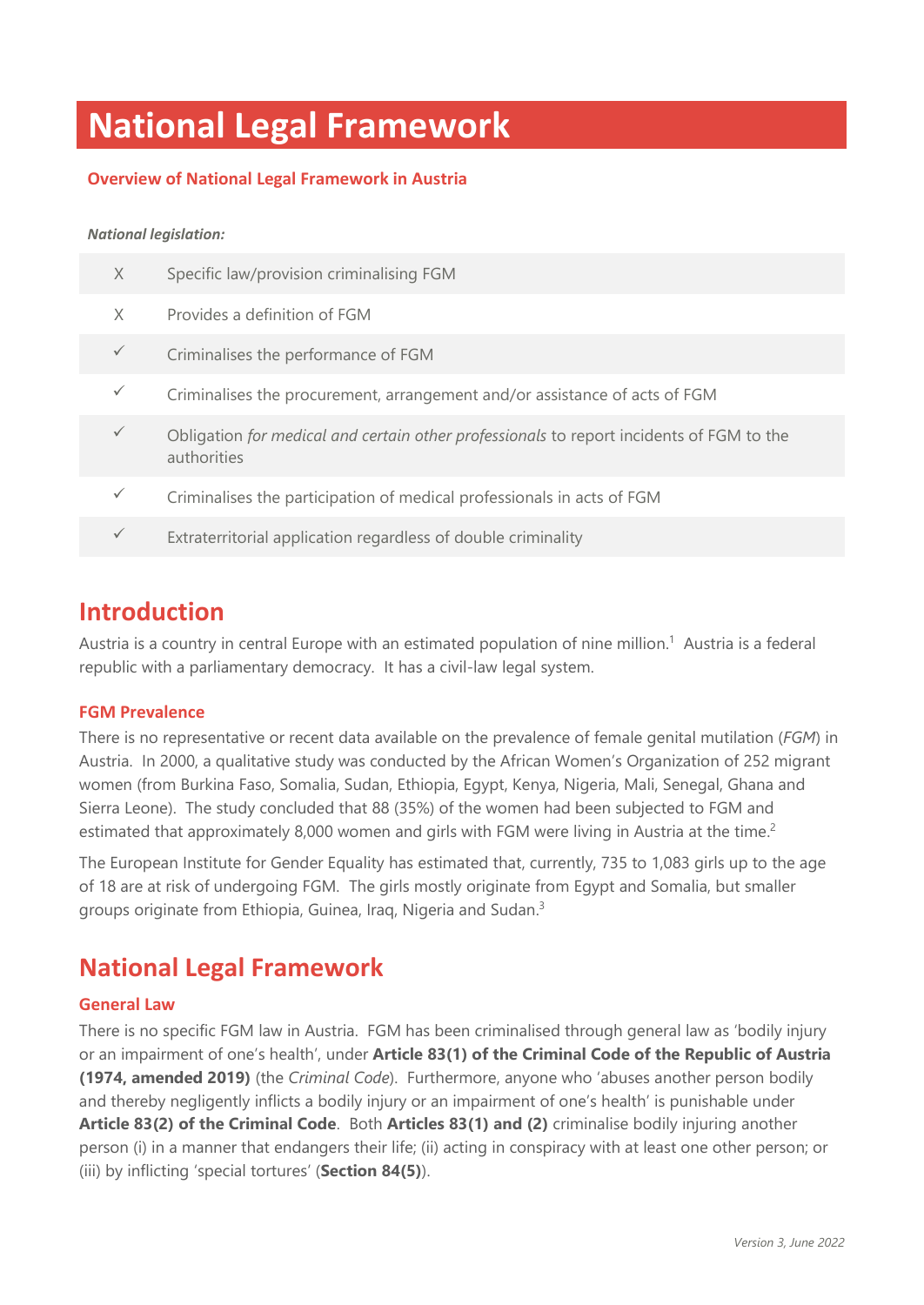**Articles 84(1) and (4)** criminalise causing (or negligently causing through physical abuse) a serious injury that results, even negligently, in an impairment to the injured person's health that lasts more than 24 days or that is serious in itself.

**Article 85** criminalises causing (or negligently causing through physical abuse) injury to someone and thereby, even if negligently, causing that person permanent or long-lasting harm such as (i) loss or serious impairment of their reproductive ability; (ii) a considerable mutilation or a striking deformation; (iii) **a mutilation or other injury to the genitals that is likely to cause lasting impairment of sexual**  sensation (Article 85(1 lit 2a)); or (iv) a serious illness, infirmity or occupational disability.

**Article 85** is intended to apply to all types of FGM. Although FGM does not always impair sexual sensation, it is a likely outcome.

**Articles 86(1) and (2)** criminalise causing (or negligently causing through physical abuse) injury or impairment of someone's health that results in their death.

**Article 5(1) of the Criminal Code** defines 'intention' as intending to realise a consequence or state of affairs that correspond to a statutory offence.

Under **Article 6(1) of the Criminal Code**, a person is considered negligent if they do not take the requisite care. 'Negligence' can be said to be applicable when, for example, parents leave their daughters alone with family members who they know are proponents of FGM.

**Article 85(1)** is an example of a criminal law provision under which the perpetrator's intention of the specific consequence is not presupposed. In such cases negligence entails a perpetrator not being aware of the consequences an act may have, or thinking that those consequences will not actually result from the act.

**Article 90(3)** stipulates that consent cannot be given to mutilation or other injury of the genitals that may cause a lasting impairment of sexual sensitivity. That would include all forms of FGM as classified by the World Health Organization.<sup>45</sup> This means that the consent of the girl or woman cannot be used as a defence in a case of FGM.

### **Definition of FGM**

Austrian law does not define 'genital mutilation' explicitly, but, under **Article 85(1 lit 2a) of the Criminal Code**, it qualifies genital mutilation or other injury to the genitals that is likely to result in a lasting impairment of sexual sensation as 'serious bodily harm'. However, the qualification is not applicable to only FGM or women/girls; it is gender neutral.

### **Women and Girls of All Ages**

The performance of FGM on women and girls of all ages has been criminalised in Austria. **Article 85(1 lit 2a), Article 83–87** and **Article 90 of the Criminal Code** do not contain any restrictions on the age of the victim.<sup>1</sup>

### **Procuring, Aiding and Abetting**

Procuring, aiding and abetting FGM are in general criminalised in Austria through criminal law under **Article 12 of the Criminal Code** on the treatment of all participants as perpetrators. Article 12 defines a 'participant' as anyone who directs another to perform an offence or who otherwise contributes to its performance.

<sup>1</sup> Article 92 of the Criminal Code may be applicable in the case of torture of children/youth under the age of 18.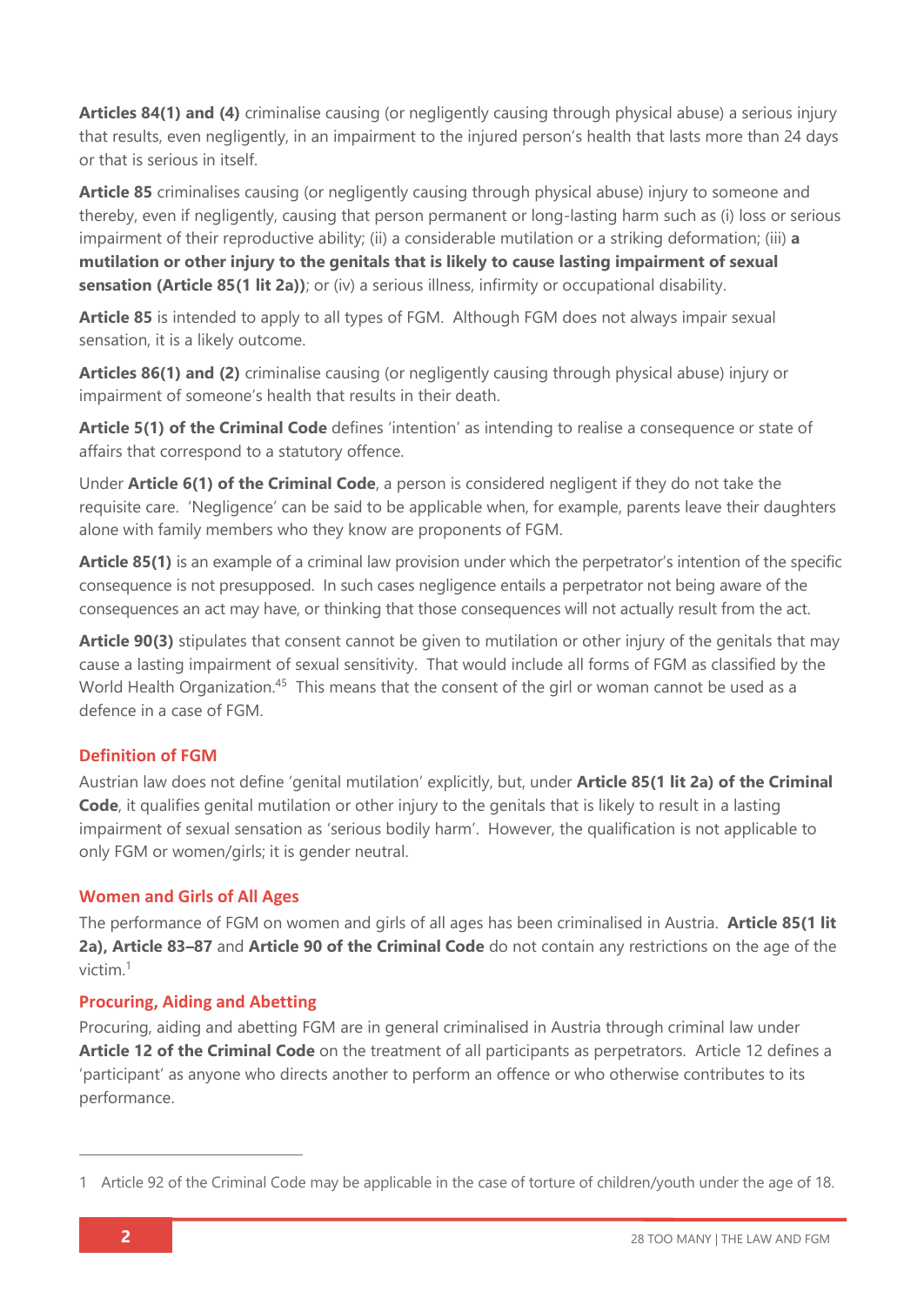**Article 13 of the Criminal Code** prescribes that each person involved with an offence be punished according to his or her culpability.

### **Allowing the Use of Premises**

Allowing the use of premises for the purposes of FGM is criminalised in Austria through general criminal law under **Article 12 of the Criminal Code**. Allowing the use of premises could qualify as contributing to the performance of a crime (subject to the offender's intent). Therefore, anyone who allows the use of premises for the purpose of FGM could, depending on the specific circumstances of the case, be punishable as a participant under **Article 12**. This would not include any legal letting or leasing of premises without the specific intention of FGM being performed therein.

### **Providing or Possessing Tools**

Providing (specific) tools for the purpose of performing FGM is criminalised in Austria through general criminal law under **Article 12 of the Criminal Code**. Providing those tools could qualify as contributing to the performance of a crime (subject to the offender's intent). Therefore, anyone who provides tools specific to the purpose of FGM could, depending on the specific circumstances of the case, be punishable as a participant under **Article 12**.

Possessing (specific) tools for the purpose of performing FGM is criminalised in Austria through general criminal law under **Article 12**. Possessing (specific) tools for the purpose of performing FGM could qualify as contributing to the performance of a crime in general (subject to the offender's intent) when intending to commit a crime with these specific tools.

The attempt of a crime is also an offence in Austria, which is relevant in relation to the possession of specific tools. **Article 15** describes an 'attempt' as 'expressing intention through an act immediately preceding the execution of a crime'.

### **Failure to Report FGM**

Failing to report FGM has not been criminalised for every person in Austria. However, under **Article 37 of the Federal Child and Youth Welfare Act**, certain institutions and professionals have a duty to notify the local child-and-youth welfare agency in case there is reasonable suspicion that the well-being of a child is significantly endangered. These institutions and professionals include, among others:

- institutions for the care or education of children and juveniles;
- hospitals and convalescent homes; and
- persons who take over the care or teaching of children and adolescents on a freelance basis.

Under **Article 54(4) of the Austrian Act on the Medical Profession**, medical practitioners do have a duty to disclose to the police or public prosecutor if they have reasonable suspicion that, through a criminal act (i) someone's death, serious bodily harm or a violation has been caused; (ii) children or youth have been abused, tortured, neglected or sexually abused; or (iii) a person not capable of action has been abused, tortured, neglected or sexually abused. This includes an obligation to notify in relation to FGM.

### **Medicalised FGM**

Medicalised FGM has not been specifically criminalised in Austria. However, it is likely covered by general criminal law.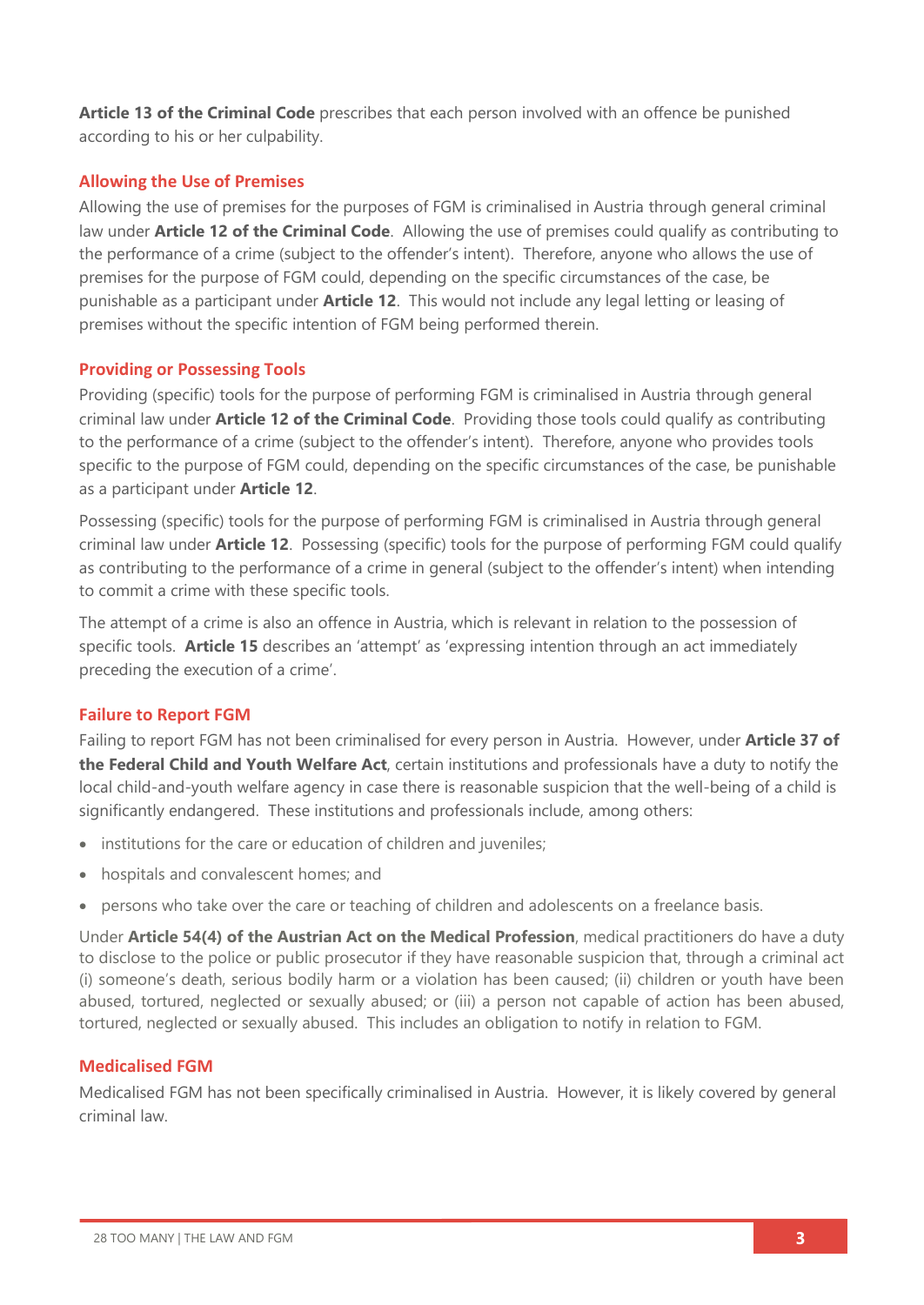### **Extraterritoriality**

The Austrian Criminal Code extends extraterritorial application to the commission of FGM abroad. **Article 64(1 lit 4a) of the Criminal Code** prescribes that Austrian criminal laws shall apply to genital mutilation under committed abroad, regardless of the criminal laws of the place of the offence, if:

- the perpetrator or the victim is an Austrian or has his or her habitual residence in Austria;
- other Austrian interests have been violated by the offence; or
- the perpetrator was a foreigner at the time of the offence, but is present in Austria and cannot be extradited.

This means that any Austrian or inhabitant of Austria who commits or participates (see **Article 12**) in FGM abroad is punishable under Austrian law. Furthermore, anyone, regardless of nationality or place of residence, who commits or participates in FGM abroad on a victim who is an Austrian or an inhabitant of Austria is punishable under Austrian law.

### **Penalties**

There are differing penalties for FGM, depending on whether it was caused by negligence or done with intention.

**Article 5(1) of the Criminal Code** defines 'intention' as intending to realise a consequence or state of affairs that correspond to a statutory offence.

Under **Article 6(1) of the Criminal Code**, a person is considered negligent if they do not take the requisite care. 'Negligence' can be said to be applicable when, for example, parents leave their daughters alone with family members who they know are proponents of FGM.

**Article 85(1)** is an example of a criminal law provision under which the perpetrator's intention of the specific consequence is not presupposed. In such cases negligence entails a perpetrator not being aware of the consequences an act may have, or thinking that those consequences will not actually result from the act.

Under **Article 83(1) of the Criminal Code**, injuring another person's body or damaging their health, which would include performing FGM, is punishable by up to *one year of imprisonment or 720 daily rates*.

Under **Article 83(2)**, abusing another person bodily and thereby negligently inflicting a bodily injury or an impairment of that person's health is punishable by *one year of imprisonment or 720 daily rates*.

Under **Article 84(1)**, bodily abusing a person and thereby negligently causing an injury or an impairment to the injured person's health that lasts more than 24 days or is serious in itself is punishable by *up to three years' imprisonment*.

Under **Article 84(4)**, injuring a person's body or health and causing, even negligently, injury or an impairment to the person's health that lasts more than 24 days or is serious in itself is punishable by *imprisonment for six months to five years*.

Under **Article 87**, intentionally inflicting serious bodily harm as set out in Article 84(1) is punishable by *imprisonment of one to ten years.*

Under **Article 85(1)**, bodily abusing a person and thereby negligently causing that person permanent or long-lasting harm as set out in that article is punishable by *imprisonment for six months to five years*.

Under **Article 85(2)**, injuring a person and thereby causing, even negligently, that person permanent or long-lasting harm as set out in Article 85(1) is punishable by *imprisonment for one to fifteen year*s.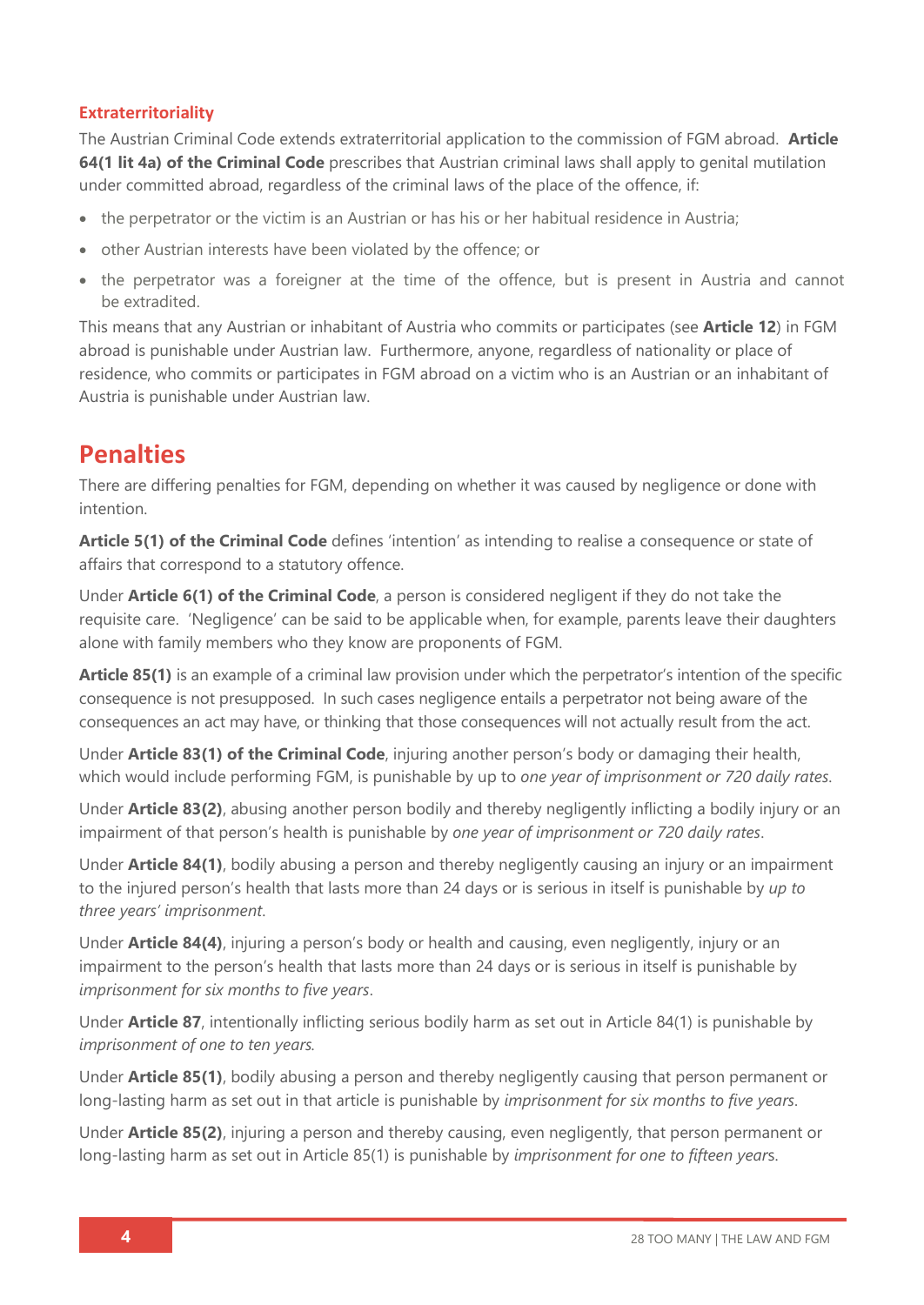Under **Article 86(1)**, bodily abusing a person and thereby negligently causing their death is punishable by *imprisonment for one to ten years*.

Under **Article 86(2)**, injuring a person's body or health and thereby negligently causing their death is punishable by *imprisonment for one to fifteen years*.

Persons who procure, aid in and abet FGM are treated equally to direct perpetrators (**Article 12 of the Criminal Code**) and are all sentenced according to their culpability in the offence (**Article 13 of the Criminal Code**). This is left to the discretion of the court.

### **Protection**

### **Protecting Uncut Girls and Women**

Uncut girls can be protected though child protection laws in civil law.

There are nine different laws regulating the welfare of children in Austria, according to the nine federal states. At their cores, all nine have the same system and intention.<sup>6</sup> While the aim is to protect the best interests of the child, support will be provided and trusted persons appointed to care for and bring them up.

If there is any indication that a child is at risk, there will be a risk assessment. Based on the risk assessment and its outcome, a plan to provide support will be put in place.

Depending on how greatly the child's welfare is threatened, the *child at risk remains at home* and the child-and-youth welfare services provide support. This support may include, insofar as possible, drawing up an agreement between the parents and the child-and-youth welfare agency concerned. The conclusion, amendment and termination of this agreement must be in writing. If an agreement cannot be reached between the parents and the child-and-youth welfare agency, the agency concerned shall apply to the court for the necessary court orders, such as the withdrawal of custody or parts of custody under **Article 181 of the Austrian Civil Code** (the *Civil Code*).

In a case of imminent danger, the agency concerned may take the necessary measures of care under **Article 211 of the Civil Code**. These measures will be effective until a court decision can be taken. The agency concerned shall apply for this decision without delay and in any case within eight days.

Under **Article 181(2) of the Civil Code**, not only child-and-youth welfare services, but also a parent or the minor self may apply for orders necessary to safeguard the welfare of the child.

There are no specific laws in Austria protecting uncut women from FGM.

# **Implementation of The Law**

### **Court Cases**

At present, there are no Austrian court cases in relation to FGM known to 28 Too Many.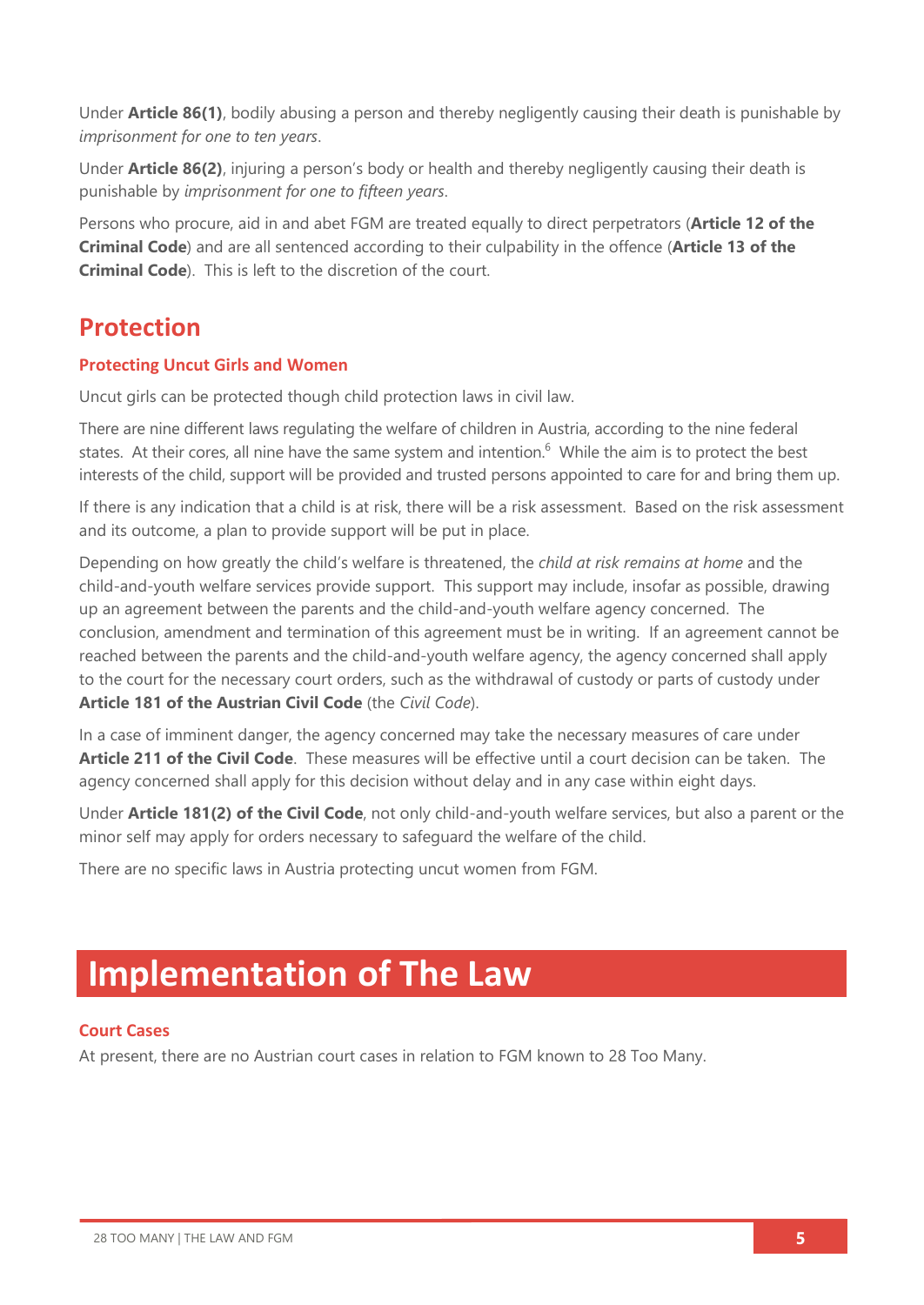# **Conclusions and Recommendations**

### **Conclusions**

FGM is criminalised in Austria as 'bodily injury or an impairment of one's health' under **Article 83(1) of the Austrian Criminal Code**. The law also considers negligent injury or impairment as a result of bodily abuse to be a crime.

**Article 85(1 lit 2a)** criminalises **mutilation or other injury to the genitals that is likely to cause lasting impairment of sexual sensation**. Article 85 is intended to apply to all types of FGM. Although FGM does not always impair sexual sensation, it is a likely outcome.

**Medicalised FGM** is not mentioned, but is likely to be covered by the general criminality of FGM.

**Procuring, aiding and abetting** FGM are criminalised through general criminal law under **Article 12 of the Criminal Code**, which qualifies every person participating in, directing or contributing to a crime as a perpetrator.

Relevant institutions and professionals have a **duty to notify** the local child-and-youth welfare agency when there is reasonable suspicion that the well-being of a child is significantly endangered.

If the perpetrator has Austrian nationality, is a habitual resident of Austria or is a foreigner who cannot be extradited, the Criminal Code extends **extraterritorial application** to the performance of FGM, regardless of double criminality.

### **Recommendations**

We recommend that Austria include a specific definition of FGM in the law that corresponds to the definition given by the World Health Organization and clarifies any uncertainty around FGM that does not result in long-lasting impairment of sexual sensation, as well as other issues such as body piercing.

We recommend that Austria instate a system similar to the British Female Genital Mutilation Protection Orders to guarantee the efficient protection of girls and women at risk of FGM and other harmful traditional practices.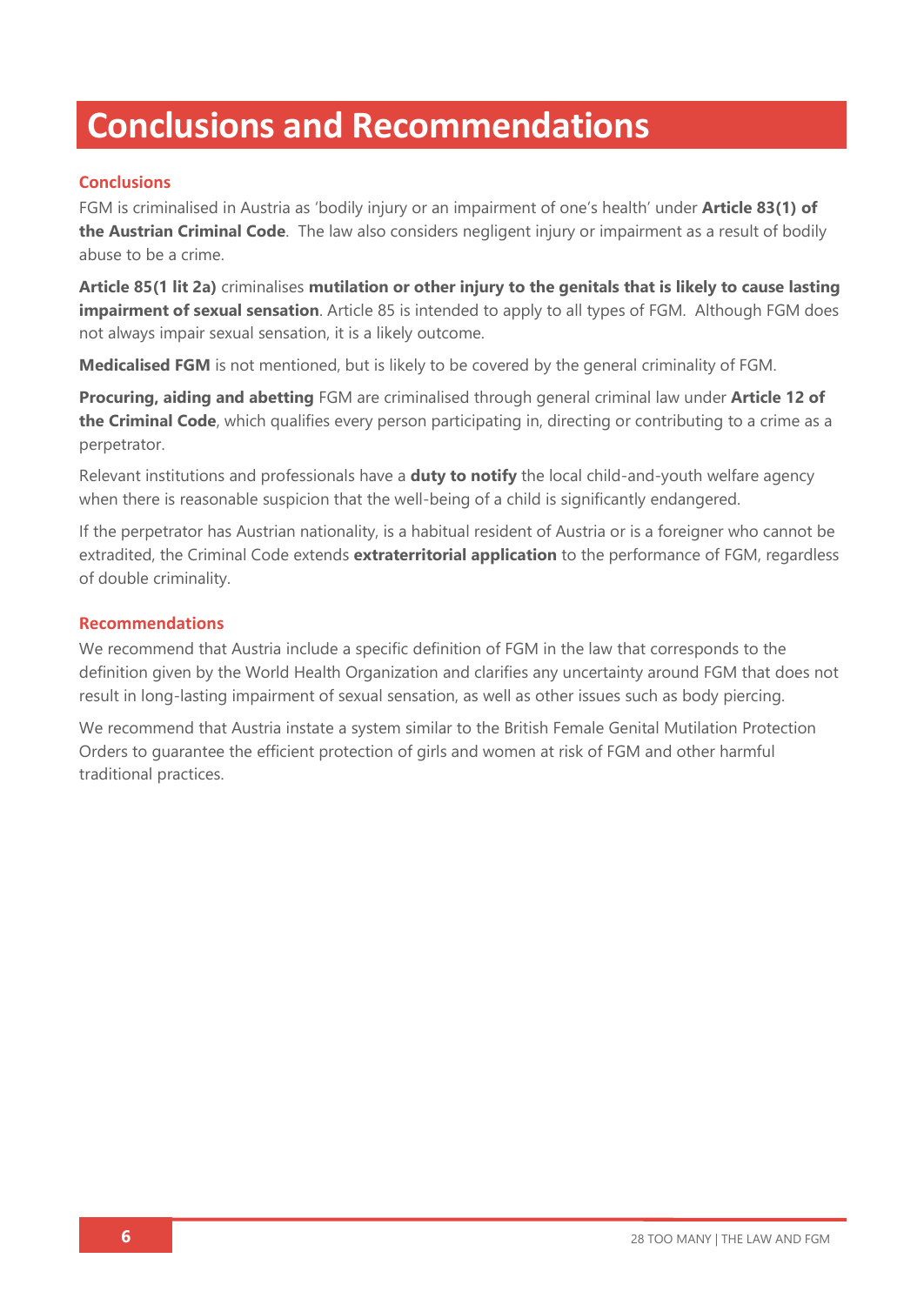# **Appendix I: International and Regional Treaties**

| <b>AUSTRIA</b>                                                                                                   | <b>Signed</b>        | Ratified/<br><b>Acceded</b> | <b>Reservations</b><br>on reporting? |  |  |
|------------------------------------------------------------------------------------------------------------------|----------------------|-----------------------------|--------------------------------------|--|--|
| <b>International</b>                                                                                             |                      |                             |                                      |  |  |
| <b>International Covenant on Civil &amp; Political Rights</b><br>$(1966)$ $(ICCPR)^7$                            | $\checkmark$<br>1973 | $\checkmark$<br>1978        | <b>No</b>                            |  |  |
| <b>International Covenant on Economic, Social &amp;</b><br>Cultural Rights (1966) (ICESCR) <sup>8</sup>          | $\checkmark$<br>1973 | $\checkmark$<br>1978        | No                                   |  |  |
| <b>Convention on the Elimination of All forms of</b><br>Discrimination Against Women (1979) (CEDAW) <sup>9</sup> | $\checkmark$<br>1980 | $\checkmark$<br>1982        | No                                   |  |  |
| Convention on the Rights of the Child (1989) (CRC) <sup>10</sup>                                                 | $\checkmark$<br>1990 | $\checkmark$<br>1992        | <b>No</b>                            |  |  |
| <b>Regional</b>                                                                                                  |                      |                             |                                      |  |  |
| <b>Istanbul Convention<sup>11</sup></b>                                                                          | $\checkmark$<br>2011 | $\checkmark$<br>2013        | <b>No</b>                            |  |  |
| European Convention on Human Rights <sup>12</sup>                                                                | $\checkmark$<br>1957 | $\checkmark$<br>1958        | No                                   |  |  |

**'Signed'**: a treaty is signed by countries following negotiation and agreement of its contents.

**'Ratified'**: once signed, most treaties and conventions must be ratified (i.e. approved through the standard national legislative procedure) to be legally effective in that country.

**'Acceded'**: when a country ratifies a treaty that has already been negotiated by other states.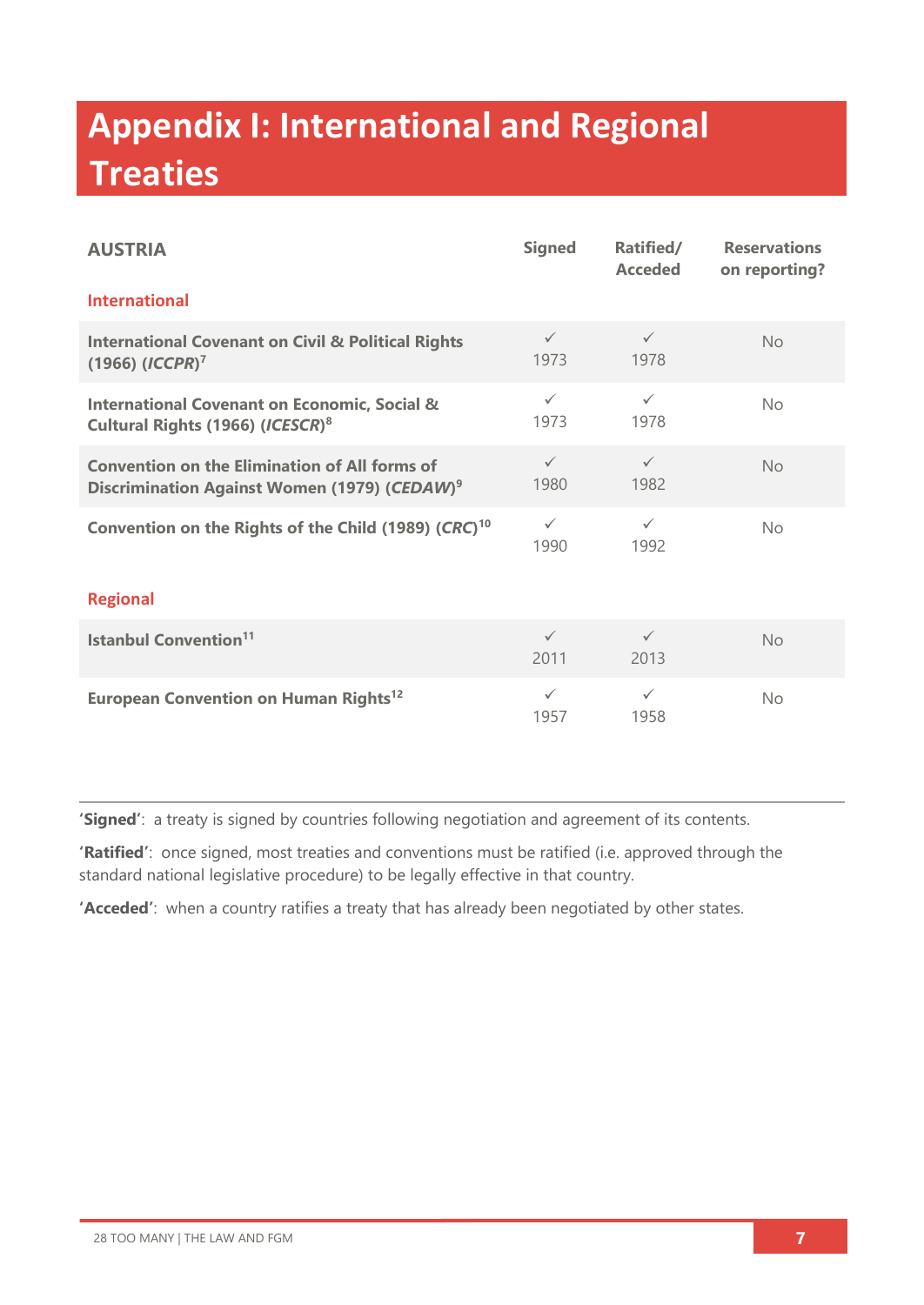# **Appendix II: National Laws**

## **Austrian Criminal Code (***StGB***)**

### **§ 5**

- (1) Vorsätzlich handelt, wer einen Sachverhalt verwirklichen will, der einem gesetzlichen Tatbild entspricht; dazu genügt es, daß der Täter diese Verwirklichung ernstlich für möglich hält und sich mit ihr abfindet.
- (2) Der Täter handelt absichtlich, wenn es ihm darauf ankommt, den Umstand oder Erfolg zu verwirklichen, für den das Gesetz absichtliches Handeln voraussetzt.
- (3) Der Täter handelt wissentlich, wenn er den Umstand oder Erfolg, für den das Gesetz Wissentlichkeit voraussetzt, nicht bloß für möglich hält, sondern sein Vorliegen oder Eintreten für gewiß hält.

### **§ 6**

- (1) Fahrlässig handelt, wer die Sorgfalt außer acht läßt, zu der er nach den Umständen verpflichtet und nach seinen geistigen und körperlichen Verhältnissen befähigt ist und die ihm zuzumuten ist, und deshalb nicht erkennt, daß er einen Sachverhalt verwirklichen könne, der einem gesetzlichen Tatbild entspricht.
- (2) Fahrlässig handelt auch, wer es für möglich hält, daß er einen solchen Sachverhalt verwirkliche, ihn aber nicht herbeiführen will.
- (3) Grob fahrlässig handelt, wer ungewöhnlich und auffallend sorgfaltswidrig handelt, sodass der Eintritt eines dem gesetzlichen Tatbild entsprechenden Sachverhaltes als geradezu wahrscheinlich vorhersehbar war.

### **§ 12**

Nicht nur der unmittelbare Täter begeht die strafbare Handlung, sondern auch jeder, der einen anderen dazu bestimmt, sie auszuführen, oder der sonst zu ihrer Ausführung beiträgt.

### **§ 13**

Waren an der Tat mehrere beteiligt, so ist jeder von ihnen nach seiner Schuld zu bestrafen.

### **§ 64**

(1) Die österreichischen Strafgesetze gelten unabhängig von den Strafgesetzen des Tatorts für folgende im Ausland begangene Taten:

**4a. Genitalverstümmelung (§ 85 Abs. 1 Z 2a),** erpresserische Entführung (§ 102), Überlieferung an eine ausländische Macht (§ 103), Sklavenhandel (§ 104), Menschenhandel (§ 104a), schwere Nötigung nach § 106 Abs. 1 Z 3, Zwangsheirat (§ 106a), verbotene Adoptionsvermittlung (§ 194), Vergewaltigung (§ 201), geschlechtliche Nötigung (§ 202), sexueller Missbrauch einer wehrlosen oder psychisch beeinträchtigten Person (§ 205), schwerer sexueller Missbrauch von Unmündigen (§ 206), sexueller Missbrauch von Unmündigen (§ 207), pornographische Darstellungen Minderjähriger nach § 207a Abs. 1 und 2, sexueller Missbrauch von Jugendlichen (§ 207b), Missbrauch eines Autoritätsverhältnisses nach § 212 Abs. 1, Förderung der Prostitution und pornographischer Darbietungen Minderjähriger (§ 215a), grenzüberschreitender Prostitutionshandel (§ 217), wenn

- (a) der Täter oder das Opfer Österreicher ist oder seinen gewöhnlichen Aufenthalt im Inland hat,
- (b) durch die Tat sonstige österreichische Interessen verletzt worden sind oder
- (c) der Täter zur Zeit der Tat Ausländer war, sich in Österreich aufhält und nicht ausgeliefert werden kann;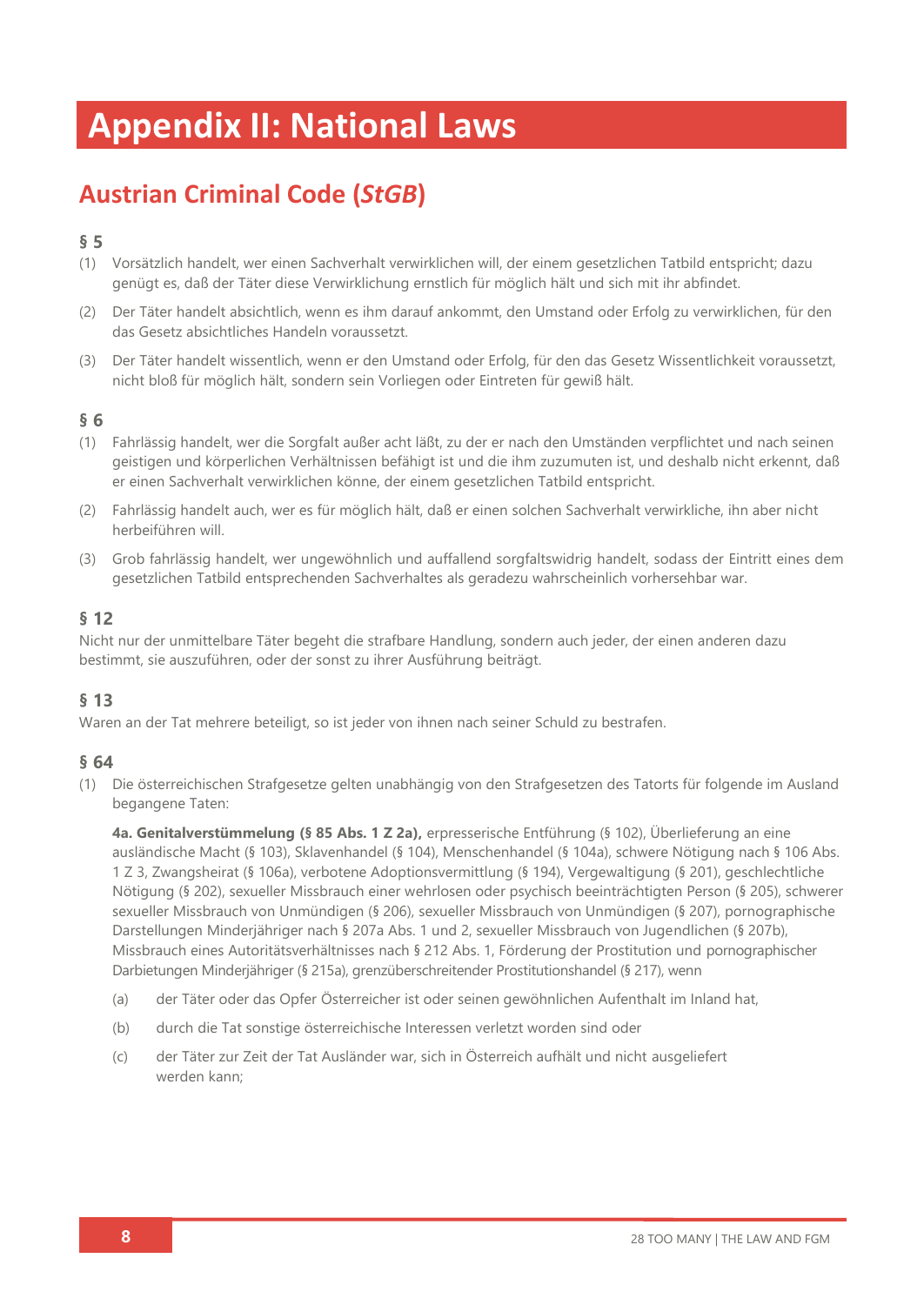### **§ 83**

- (1) Wer einen anderen am Körper verletzt oder an der Gesundheit schädigt, ist mit Freiheitsstrafe bis zu einem Jahr oder mit Geldstrafe bis zu 720 Tagessätzen zu bestrafen.
- (2) Ebenso ist zu bestrafen, wer einen anderen am Körper mißhandelt und dadurch fahrlässig verletzt oder an der Gesundheit schädigt.
- (3) Wer eine Körperverletzung nach Abs. 1 oder 2 an einer Person, die
	- 1. mit der Kontrolle der Einhaltung der Beförderungsbedingungen oder der Lenkung eines Beförderungsmittels einer dem öffentlichen Verkehr dienenden Anstalt betraut ist,
	- 2. in einem gesetzlich geregelten Gesundheitsberuf, in einer anerkannten Rettungsorganisation oder in der Verwaltung im Bereich eines solchen Berufes, insbesondere einer Krankenanstalt, oder als Organ der Feuerwehr tätig ist,

während oder wegen der Ausübung ihrer Tätigkeit begeht, ist mit Freiheitsstrafe bis zu zwei Jahren zu bestrafen.

### **§ 84**

- (1) Wer einen anderen am Körper misshandelt und dadurch fahrlässig eine länger als vierundzwanzig Tage dauernde Gesundheitsschädigung oder Berufsunfähigkeit oder eine an sich schwere Verletzung oder Gesundheitsschädigung zufügt, ist mit Freiheitsstrafe bis zu drei Jahren zu bestrafen.
- (2) Ebenso ist zu bestrafen, wer eine Körperverletzung (§ 83 Abs. 1 oder Abs. 2) an einem Beamten, Zeugen oder Sachverständigen während oder wegen der Vollziehung seiner Aufgaben oder der Erfüllung seiner Pflichten begeht.
- (3) Ebenso ist der Täter zu bestrafen, wenn er mindestens drei selbstständige Taten (§ 83 Abs. 1 oder Abs. 2) ohne begreiflichen Anlass und unter Anwendung erheblicher Gewalt begangen hat.
- (4) Mit Freiheitsstrafe von sechs Monaten bis zu fünf Jahren ist zu bestrafen, wer einen anderen am Körper verletzt oder an der Gesundheit schädigt und dadurch, wenn auch nur fahrlässig, eine schwere Körperverletzung oder Gesundheitsschädigung (Abs. 1) des anderen herbeiführt.
- (5) Ebenso ist zu bestrafen, wer eine Körperverletzung (§ 83 Abs. 1 oder Abs. 2) begeht
	- 1. auf eine Weise, mit der Lebensgefahr verbunden ist
	- 2. mit mindestens zwei Personen in verabredeter Verbindung oder
	- 3. unter Zufügung besonderer Qualen.

- (1) Wer einen anderen am Körper misshandelt und dadurch fahrlässig für immer oder für lange Zeit
	- 1. den Verlust oder eine schwere Schädigung der Sprache, des Sehvermögens, des Gehörs oder der Fortpflanzungsfähigkeit,
	- 2. eine erhebliche Verstümmelung oder eine auffallende Verunstaltung,
		- 2a. eine Verstümmelung oder sonstige Verletzung der Genitalien, die geeignet ist, eine nachhaltige Beeinträchtigung des sexuellen Empfindens herbeizuführen, oder
	- 3. ein schweres Leiden, Siechtum oder Berufsunfähigkeit des Geschädigten, herbeiführt, ist mit Freiheitsstrafe von sechs Monaten bis zu fünf Jahren zu bestrafen.
- (2) Mit Freiheitsstrafe von einem bis zu zehn Jahren ist zu bestrafen, wer einen anderen am Körper verletzt oder an der Gesundheit schädigt und dadurch, wenn auch nur fahrlässig, eine schwere Dauerfolge (Abs. 1) beim Verletzten herbeiführt.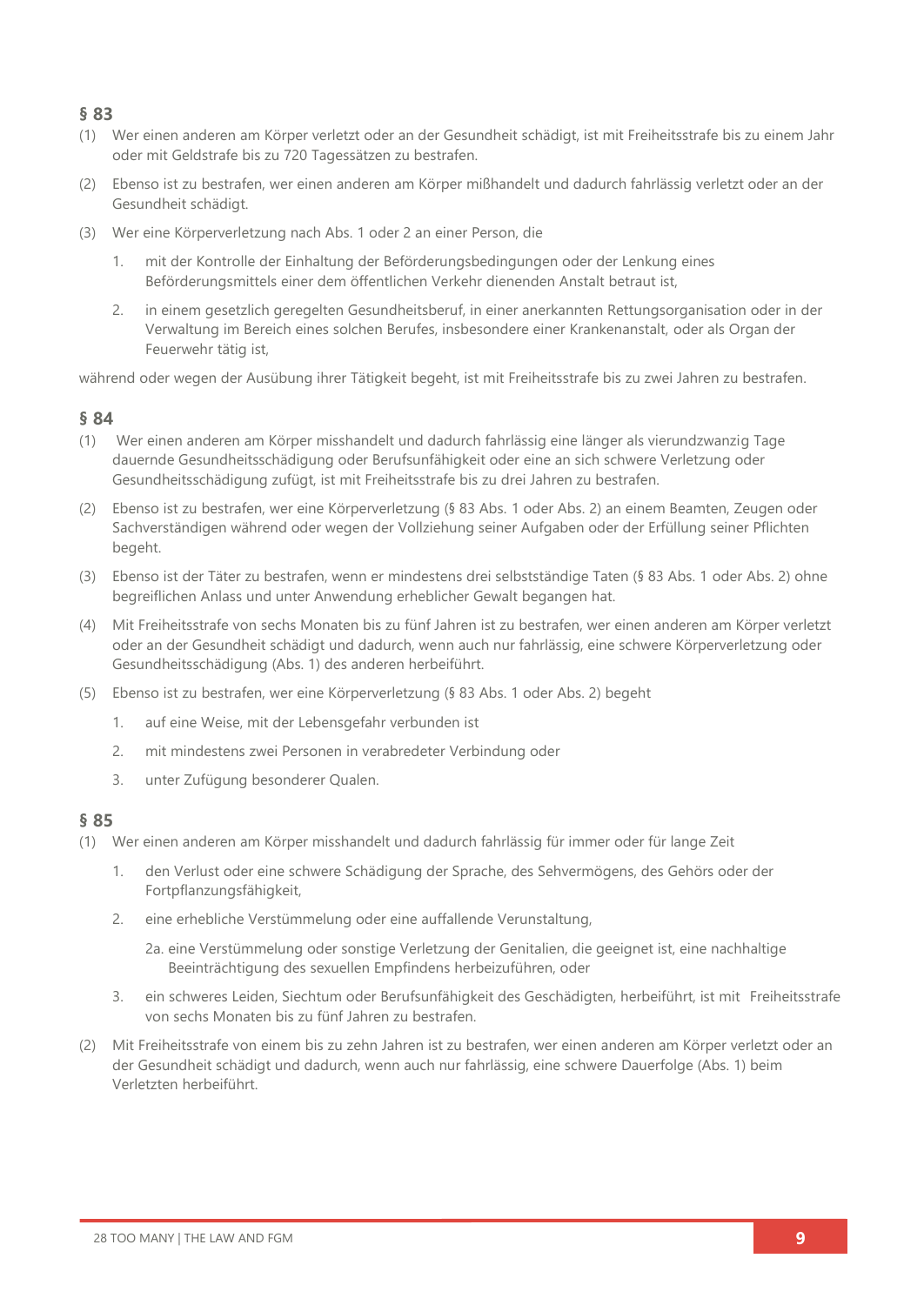### **§ 86**

- (1) Wer einen anderen am Körper misshandelt und dadurch fahrlässig dessen Tod herbeiführt, ist mit Freiheitsstrafe von einem bis zu zehn Jahren zu bestrafen.
- (2) Wer einen anderen am Körper verletzt oder an der Gesundheit schädigt und dadurch fahrlässig dessen Tod herbeiführt, ist mit Freiheitsstrafe von einem bis zu fünfzehn Jahren zu bestrafen.

### **§ 87**

- (1) Wer einem anderen eine schwere Körperverletzung (§ 84 Abs. 1) absichtlich zufügt, ist mit Freiheitsstrafe von einem bis zu zehn Jahren zu bestrafen.
	- (1a) Wer die Tat an einem Beamten, Zeugen oder Sachverständigen während oder wegen der Vollziehung seiner Aufgaben oder der Erfüllung seiner Pflichten begeht, ist mit Freiheitsstrafe von zwei bis zu zehn Jahren zu bestrafen.
- (2) Zieht die Tat nach Abs. 1 eine schwere Dauerfolge (§ 85) nach sich, so ist der Täter mit Freiheitsstrafe von einem bis zu fünfzehn Jahren, im Falle des Abs. 1a mit Freiheitsstrafe von zwei bis zu fünfzehn Jahren, hat die Tat den Tod des Geschädigten zur Folge, mit Freiheitsstrafe von fünf bis zu fünfzehn Jahren zu bestrafen.

- (1) Eine Körperverletzung oder Gefährdung der körperlichen Sicherheit ist nicht rechtswidrig, wenn der Verletzte oder Gefährdete in sie einwilligt und die Verletzung oder Gefährdung als solche nicht gegen die guten Sitten verstößt.
- (2) Die von einem Arzt an einer Person mit deren Einwilligung vorgenommene Sterilisation ist nicht rechtswidrig, wenn entweder die Person bereits das fünfundzwanzigste Lebensjahr vollendet hat oder der Eingriff aus anderen Gründen nicht gegen die guten Sitten verstößt.
- (3) In eine Genitalverstümmelung (§ 85 Abs. 1 Z 2a) kann nicht eingewilligt werden.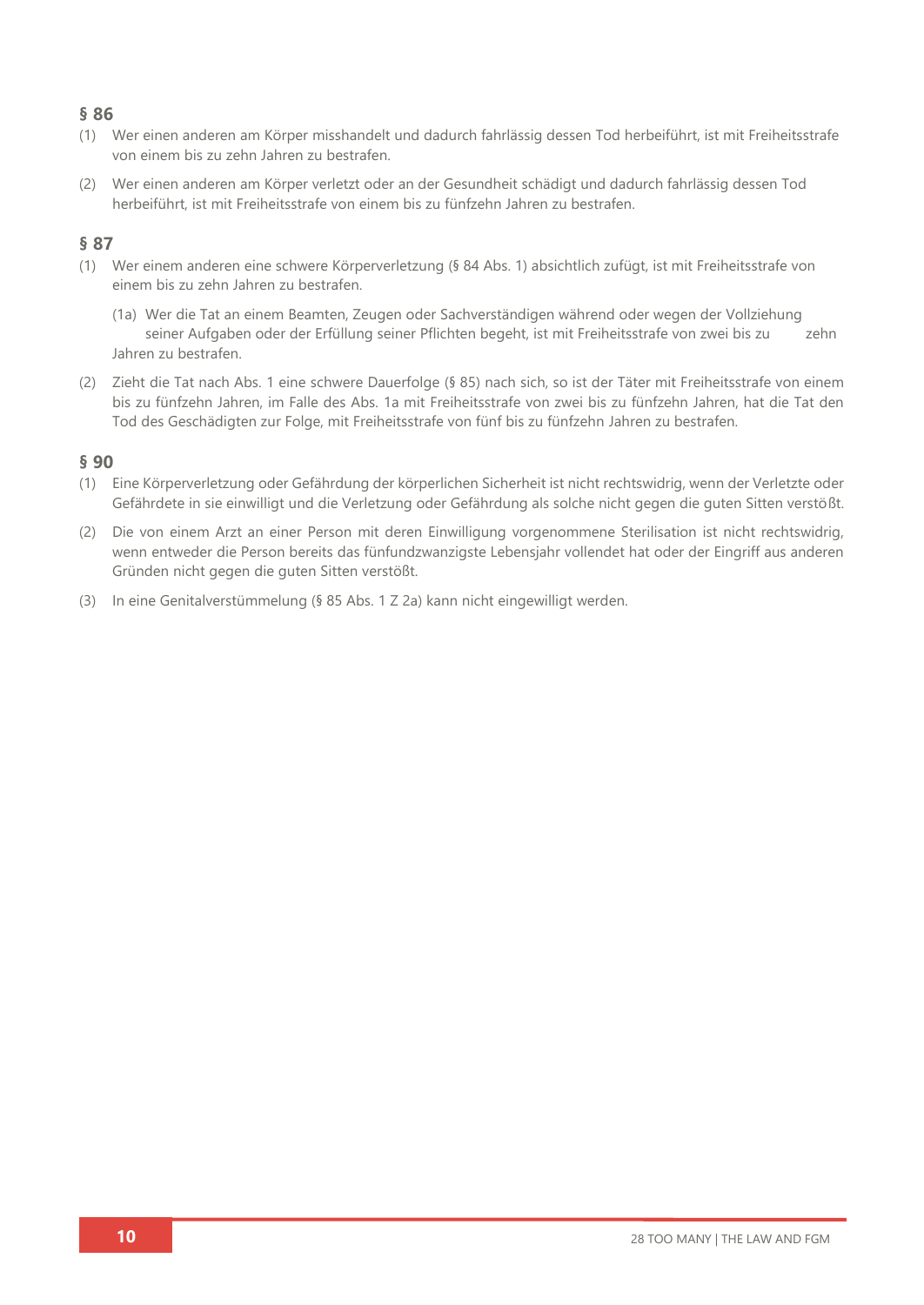## **Austrian Act on the Medical Profession (***ÄrztG***)**

#### **§ 54**

- (4) Die Ärztin/der Arzt ist zur Anzeige an die Kriminalpolizei oder die Staatsanwaltschaft verpflichtet, wenn sich in Ausübung der beruflichen Tätigkeit der begründete Verdacht ergibt, dass durch eine gerichtlich strafbare Handlung
	- 1. Wer einen anderen am Körper misshandelt und dadurch fahrlässig dessen Tod herbeiführt, ist mit Freiheitsstrafe von einem bis zu zehn Jahren zu bestrafen.
	- 2. (2) Wer einen anderen am Körper verletzt oder an der Gesundheit schädigt und dadurch fahrlässig dessen Tod herbeiführt, ist mit Freiheitsstrafe von einem bis zu fünfzehn Jahren zu bestrafen.

## **Bundes-Kinder- und Jugendhilfegesetz (Federal Child and Youth Welfare Act)**

- (1) Ergibt sich in Ausübung einer beruflichen Tätigkeit der begründete Verdacht, dass Kinder oder Jugendliche misshandelt, gequält, vernachlässigt oder sexuell missbraucht werden oder worden sind oder ihr Wohl in anderer Weise erheblich gefährdet ist, und kann diese konkrete erhebliche Gefährdung eines bestimmten Kindes oder Jugendlichen anders nicht verhindert werden, ist von folgenden Einrichtungen unverzüglich schriftlich Mitteilung an den örtlich zuständigen Kinder- und Jugendhilfeträger zu erstatten:
	- 1. Gerichten, Behörden und Organen der öffentlichen Aufsicht;
	- 2. Einrichtungen zur Betreuung oder zum Unterricht von Kindern und Jugendlichen;
	- 3. Einrichtungen zur psychosozialen Beratung;
	- 4. privaten Einrichtungen der Kinder- und Jugendhilfe;
	- 5. Kranken- und Kuranstalten;
	- 6. Einrichtungen der Hauskrankenpflege;
- (2) Die Entscheidung über die Mitteilung ist erforderlichenfalls im Zusammenwirken von zumindest zwei Fachkräften zu treffen.
- (3) Die Mitteilungspflicht gemäß Abs. 1 trifft auch:
	- 1. Personen, die freiberuflich die Betreuung oder den Unterricht von Kindern und Jugendlichen übernehmen;
	- 2. von der Kinder- und Jugendhilfe beauftragte freiberuflich tätige Personen;
	- 3. Angehörige gesetzlich geregelter Gesundheitsberufe, sofern sie ihre berufliche Tätigkeit nicht in einer im Abs. 1 genannten Einrichtung ausüben.
- (4) Die schriftliche Mitteilung hat jedenfalls Angaben über alle relevanten Wahrnehmungen und daraus gezogenen Schlussfolgerungen sowie Namen und Adressen der betroffenen Kinder und Jugendlichen und der mitteilungspflichtigen Person zu enthalten.
- (5) Berufsrechtliche Vorschriften zur Verschwiegenheit stehen der Erfüllung der Mitteilungspflicht gemäß Abs. 1 und Abs. 3 nicht entgegen.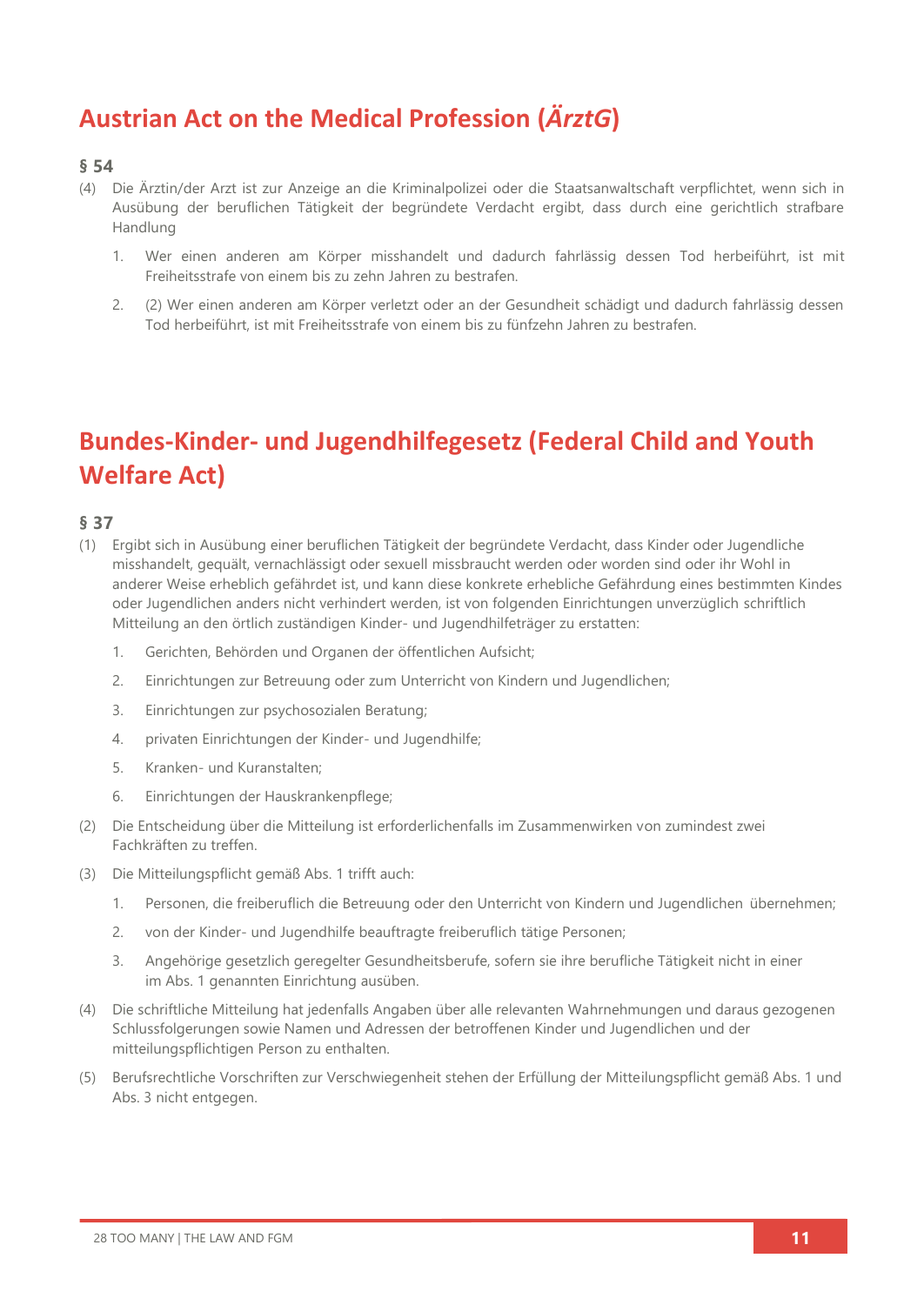## **Civil Code**

### **§ 181**

- (1) Gefährden die Eltern durch ihr Verhalten das Wohl des minderjährigen Kindes, so hat das Gericht, von wem immer es angerufen wird, die zur Sicherung des Wohles des Kindes nötigen Verfügungen zu treffen. Besonders darf das Gericht die Obsorge für das Kind ganz oder teilweise, auch gesetzlich vorgesehene Einwilligungs- und Zustimmungsrechte, entziehen. Im Einzelfall kann das Gericht auch eine gesetzlich erforderliche Einwilligung oder Zustimmung ersetzen, wenn keine gerechtfertigten Gründe für die Weigerung vorliegen.
- (2) Solche Verfügungen können von einem Elternteil, etwa wenn die Eltern in einer wichtigen Angelegenheit des Kindes kein Einvernehmen erzielen, den sonstigen Verwandten in gerader aufsteigender Linie, den Pflegeeltern (einem Pflegeelternteil), dem Kinder- und Jugendhilfeträger und dem mündigen Minderjährigen, von diesem jedoch nur in Angelegenheiten seiner Pflege und Erziehung, beantragt werden. Andere Personen können solche Verfügungen anregen.
- (3) Die gänzliche oder teilweise Entziehung der Pflege und Erziehung oder der Verwaltung des Vermögens des Kindes schließt die Entziehung der gesetzlichen Vertretung in dem jeweiligen Bereich mit ein; die gesetzliche Vertretung in diesen Bereichen kann für sich allein entzogen werden, wenn die Eltern oder der betreffende Elternteil ihre übrigen Pflichten erfüllen.
- (4) Fordert das Gesetz die Einwilligung oder Zustimmung der mit Pflege und Erziehung betrauten Personen (Erziehungsberechtigten), so ist die Erklärung der mit der gesetzlichen Vertretung in diesem Bereich betrauten Person notwendig, aber auch hinreichend, sofern nicht Abweichendes bestimmt ist.

- (1) Der Kinder- und Jugendhilfeträger hat die zur Wahrung des Wohles eines Minderjährigen erforderlichen gerichtlichen Verfügungen im Bereich der Obsorge zu beantragen. Bei Gefahr im Verzug kann er die erforderlichen Maßnahmen der Pflege und Erziehung vorläufig mit Wirksamkeit bis zur gerichtlichen Entscheidung selbst treffen; er hat diese Entscheidung unverzüglich, jedenfalls innerhalb von acht Tagen, zu beantragen. Im Umfang der getroffenen Maßnahmen ist der Kinder- und Jugendhilfeträger vorläufig mit der Obsorge betraut.
- (2) Eine einstweilige Verfügung nach den §§ 382b, 382e und 382g EO sowie deren Vollzug kann der Kinder- und Jugendhilfeträger als Vertreter des Minderjährigen beantragen, wenn der sonstige gesetzliche Vertreter einen erforderlichen Antrag nicht unverzüglich gestellt hat; § 208 Abs. 4 gilt hiefür entsprechend.

<sup>1</sup> Statistik Austria (2021) *Bevölkerung zu Quartalsbeginn 2002-2021 nach Bundesland*. Available at [http://www.statistik.at/web\\_de/statistiken/menschen\\_und\\_gesellschaft/bevoelkerung/bevoelkerungsstand\\_und\\_ver](http://www.statistik.at/web_de/statistiken/menschen_und_gesellschaft/bevoelkerung/bevoelkerungsstand_und_veraenderung/bevoelkerung_zu_jahres-_quartalsanfang/023582.html) [aenderung/bevoelkerung\\_zu\\_jahres-\\_quartalsanfang/023582.html](http://www.statistik.at/web_de/statistiken/menschen_und_gesellschaft/bevoelkerung/bevoelkerungsstand_und_veraenderung/bevoelkerung_zu_jahres-_quartalsanfang/023582.html) (accessed 5 June 2021).

<sup>2</sup> European Institute for Gender Equality (2013) *Current situation of female genital mutilation in Austria*. Available at <https://op.europa.eu/en/publication-detail/-/publication/b931aa40-9118-4ffe-bc5e-de65914d8f40/language-en> (accessed 5 June 2021).

<sup>3</sup> European Institute for Gender Equality (2021) *Female genital mutilation: How many girls are at risk in Austria?* Available at<https://eige.europa.eu/publications/female-genital-mutilation-how-many-girls-are-risk-austria> (accessed 5 June 2021).

<sup>4</sup> *See Leitner · ZfG Beschneidung und Genitalverstümmelung – Ausdruck kultureller Freiheit oder Straftat? (2019), p.68*.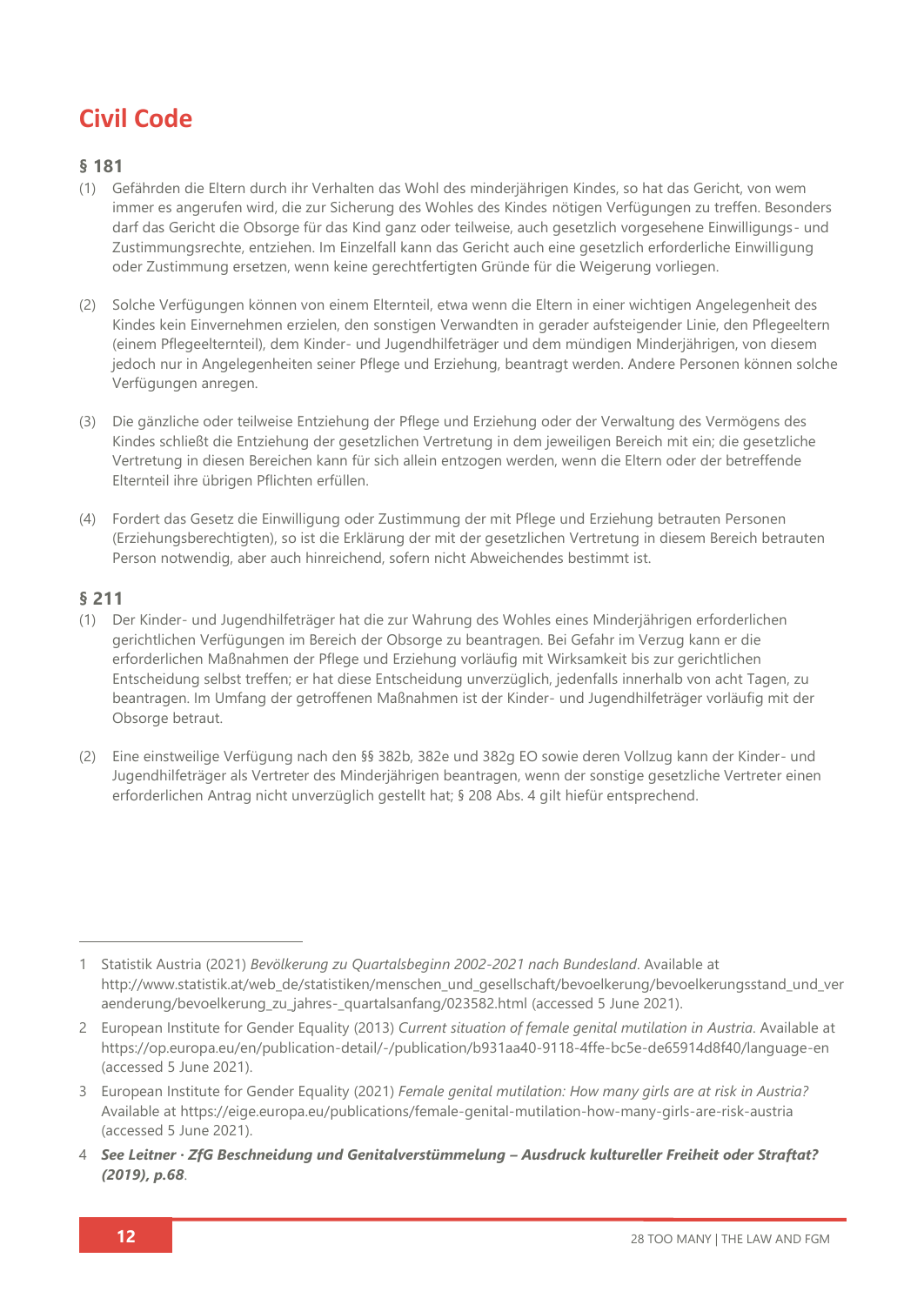- 5 World Health Organization (2022) *Female genital mutilation*. Available at [https://www.who.int/news](https://www.who.int/news-room/fact-sheets/detail/female-genital-mutilation#:~:text=Female%20genital%20mutilation%20is%20classified,skin%20surrounding%20the%20clitoral%20glans)[room/fact-sheets/detail/female-genital-mutilation#:~:text=Female%20genital%20mutilation](https://www.who.int/news-room/fact-sheets/detail/female-genital-mutilation#:~:text=Female%20genital%20mutilation%20is%20classified,skin%20surrounding%20the%20clitoral%20glans) [%20is%20classified,skin%20surrounding%20the%20clitoral%20glans\)](https://www.who.int/news-room/fact-sheets/detail/female-genital-mutilation#:~:text=Female%20genital%20mutilation%20is%20classified,skin%20surrounding%20the%20clitoral%20glans).
- 6 *See for example Wiener Kinder- und Jugendhilfegesetz 2013 – WKJHG 2013 [CELEX-Nrn.: 32003L0086, 32005L0036, 32009L0050, 32011L0036, 32011L0098 und 32013L0033].*
- 7 International Covenant on Civil and Political Rights (1966) *United Nations Treaty Collection: Status of Treaties*. Available at [https://treaties.un.org/Pages/](https://treaties.un.org/Pages/ViewDetails.aspx?src=TREATY&mtdsg_no=IV-4&chapter=4&clang=_en) [ViewDetails.aspx?src=TREATY&mtdsg\\_no=IV-4&chapter=4&clang=\\_en](https://treaties.un.org/Pages/ViewDetails.aspx?src=TREATY&mtdsg_no=IV-4&chapter=4&clang=_en) (accessed 5 June 2021).
- 8 International Covenant on Economic, Social and Cultural Rights (1966) *United Nations Treaty Collection: Status of Treaties*. Available at [https://treaties.un.org/Pages/](https://treaties.un.org/Pages/ViewDetails.aspx?src=TREATY&mtdsg_no=IV-3&chapter=4) [ViewDetails.aspx?src=TREATY&mtdsg\\_no=IV-3&chapter=4](https://treaties.un.org/Pages/ViewDetails.aspx?src=TREATY&mtdsg_no=IV-3&chapter=4) (accessed 5 June 2021).
- 9 Convention on the Elimination of All Forms of Discrimination Against Women (1979) *United Nations Treaty Collection: Status of Treaties*. Available at [https://treaties.un.org/Pages/](https://treaties.un.org/Pages/ViewDetails.aspx?src=IND&mtdsg_no=IV-8&chapter=4&clang=_en#9) [ViewDetails.aspx?src=IND&mtdsg\\_no=IV-8&chapter=4&clang=\\_en#9](https://treaties.un.org/Pages/ViewDetails.aspx?src=IND&mtdsg_no=IV-8&chapter=4&clang=_en#9) (accessed 5 June 2021).
- 10 Convention on the Rights of the Child (1989) *United Nation Treaty Collection: Status of Treaties*. Available at [https://treaties.un.org/pages/ViewDetails.aspx?src=TREATY&mtdsg\\_no=IV-11&chapter=4&clang=\\_en](https://treaties.un.org/pages/ViewDetails.aspx?src=TREATY&mtdsg_no=IV-11&chapter=4&clang=_en) (accessed 5 June 2021).
- 11 Council of Europe (2021) *Chart of signatures and ratifications of Treaty 210, Convention on preventing and combating violence against women and domestic violence*. Available at [https://www.coe.int/en/web/conventions/full-list/-/conventions/treaty/197/](https://www.coe.int/en/web/conventions/full-list/-/conventions/treaty/197/?module=signatures-by-treaty&treatynum=210) [?module=signatures-by-treaty&treatynum=210](https://www.coe.int/en/web/conventions/full-list/-/conventions/treaty/197/?module=signatures-by-treaty&treatynum=210) (accessed 5 June 2021).
	- Council of Europe (2021) *Reservations and Declarations for Treaty 210, Convention on preventing and combating violence against women and domestic violence*. Available at [https://www.coe.int/en/web/conventions/full-list/-](https://www.coe.int/en/web/conventions/full-list/-/conventions/treaty/197/?module=declarations-by-treaty&numSte=210&codeNature=0) [/conventions/treaty/197/?module=declarations-by-treaty&numSte=210&codeNature=0](https://www.coe.int/en/web/conventions/full-list/-/conventions/treaty/197/?module=declarations-by-treaty&numSte=210&codeNature=0) (accessed 5 June 2021).
- 12 Council of Europe (2021) *Chart of Signatures and Ratifications of Treaty 005, Convention for the Protection of Human Rights and Fundamental Freedoms*. Available at [coe.int/en/web/conventions/full-list/-](file://///System/Volumes/Data/Work%20files/28TooMany/28TM_EUReport%20Design/28TM_EUROPEReports/AUSTRIA/coe.int/en/web/conventions/full-list/-/conventions/treaty/005/signatures%253fmodule=signatures-by-treaty&treatynum=005) [/conventions/treaty/005/signatures?module=signatures-by-treaty&treatynum=005](file://///System/Volumes/Data/Work%20files/28TooMany/28TM_EUReport%20Design/28TM_EUROPEReports/AUSTRIA/coe.int/en/web/conventions/full-list/-/conventions/treaty/005/signatures%253fmodule=signatures-by-treaty&treatynum=005) (accessed 5 June 2021).
	- Council of Europe (2021) *Reservations and Declarations for Treaty 005, Convention for the Protection of Human Rights and Fundamental Freedoms*. Available at [https://www.coe.int/en/web/conventions/full-list/-](https://www.coe.int/en/web/conventions/full-list/-/conventions/treaty/005/%20?module=declarations-by-treaty&numSte=005&codeNature=0) [/conventions/treaty/005/ ?module=declarations-by-treaty&numSte=005&codeNature=0](https://www.coe.int/en/web/conventions/full-list/-/conventions/treaty/005/%20?module=declarations-by-treaty&numSte=005&codeNature=0) (accessed 5 June 2021).

### **Cover images:** Babaroga (2017) *Crowded autumn streets in the city center of Vienna, Austria. Shutterstock ID*: 1692152971.

Alex Volot (undated) *Portrait of beautiful African brunette teenage girl with dreadlocks wearing a red windbreaker listening music via wireless headphones isolated on studio background.* 123RF ID: 129598152.

*Please note that the use of a photograph of any girl or woman in this report does not imply that she has, nor has not, undergone FGM.*

*The information in this document is provided for information purpose only. It constitutes only general information and cannot replace individual legal advice on a case-by-case basis. Users of this document should seek advice in respect of any individual case.*

*Wolf Theiss Rechtsanwälte GmbH & Co KG does not warrant or guarantee the accuracy and/or completeness of any data or information herein and expressly disclaims all express or implied warranties and suitability for a particular purpose. The information herein is not intended to constitute any special legal advice or a recommendation to make (or refrain from making) any decision and may not be relied on as such.*

*Wolf Theiss Rechtsanwälte GmbH & Co KG accepts no liability and will not be liable for any loss or damage arising directly or indirectly (including special, incidental or consequential loss or damage) from the use of this document, howsoever arising, and including any loss, damage or expense arising from, but not limited to, any defect, error, imperfection, fault, mistake or inaccuracy with this document, its contents, or due to any unavailability of the document or any thereof or due to any contents.*